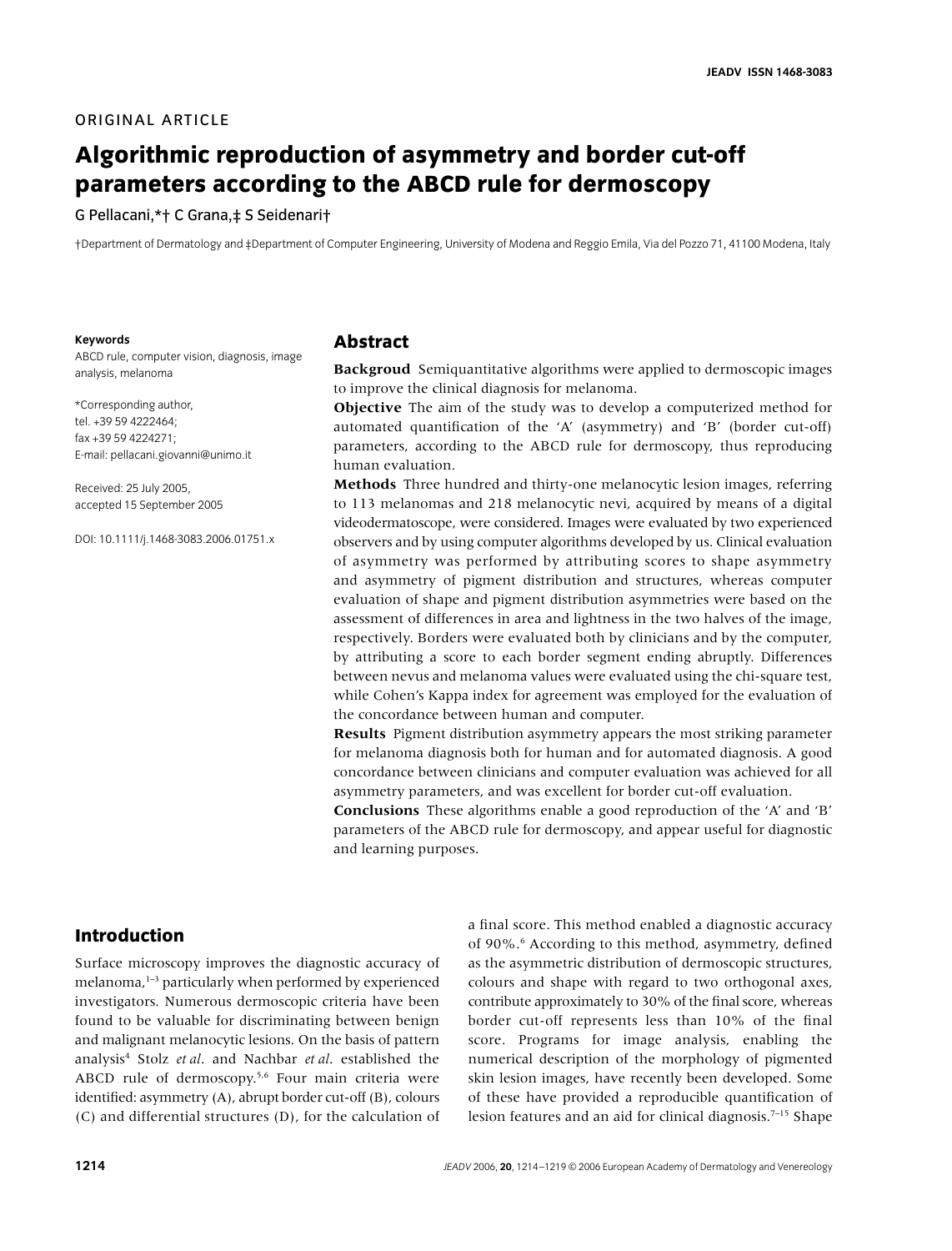asymmetry, texture non-homogeneity and skin lesion gradient are described by numerical data calculated by means of different algorithms in these programs. Although these descriptors were useful for melanoma diagnosis, correlation of computer and clinical evaluation was tested on only 40 cases, and only for the method of border cut-off evaluation proposed by Day.<sup>16</sup> Recently, we have described automatic methods for dermoscopic pattern identification in melanocytic lesion images. This is based on an approach that is similar to human perception, and achieves a very high correlation between human and computer evaluation.17–22 A comparison between computer evaluation results of asymmetry and border in dermoscopic images and clinical evaluation of the same parameters is presented in this study, with the aim of developing an automated system mimicking human evaluation.

## **Materials and methods**

#### **Image data base**

Three hundred and thirty-one images of pigmented skin lesions, referring to 113 melanomas and 218 melanocytic nevi, were studied. The study population corresponded to consecutive lesions that presented equivocal aspects at clinical or dermoscopic inspection and were excised in order to rule out a melanoma. Lesions of the face, scalp, palm and soles, and nodular lesions were not included in the study.

Images were acquired by means of a digital videomicroscope (VMS-110 A, Scalar Mitsubishi, Tama-shi, Tokyo, Japan) with a 20-fold magnification, allowing the whole lesion to be included in the monitor area. The instrument has been described elsewhere.<sup>10</sup> The images were digitized by means of a Matrox Orion frameboard and stored by an image acquisition program (VideoCap 8.09, DS-Medica, Milan, Italy), which runs under Microsoft Windows. The camera system is calibrated monthly to a set of colour patches with known colour properties (Gretag Machbet® Color Checker Chart, New Windsor, NY, USA). The colour profile obtained was adjusted on the white test patch between each patient examination, and according to the method proposed by Haeghen *et al.*23 Some modifications were made to better adapt it to dermoscopic images.<sup>24</sup> The digitized images offer a spatial resolution of  $768 \times 576$ pixels and a resolution of 16 million colours.

#### **Dermatologists' evaluation**

The images were evaluated by two clinicians that use the videomicroscopic technique on a regular basis. Each image was projected on the monitor in a random order. A grid dividing the lesion in to eight sectors along the main axes and along two axes 45° to the left and right of the major axis was superimposed over the image for border cut-off evaluation. Shape asymmetry, pigment distribution or structure asymmetry and number of sectors with abrupt cut-off were described by filling in an appropriate form. Blum *et al*. 25 analysed the outer shape if there was asymmetry along the major and/or the minor axes. One point was given for shape asymmetry on one axis, and two points for shape asymmetry on two axes. Similarly, Blum *et al*. 25 and Menzies *et al*. 26 evaluated asymmetry of pigment distribution and structures inside the lesion along the two main axes, giving a score of one point for pigment asymmetry on one axis and two points for pigment asymmetry on two axes. Stolz *et al*. 5 and Nachbar *et al*. 6 calculated overall asymmetry by considering shape and/or pigment distribution asymmetry along the two main axes, and, again, a score of one point was recorded for asymmetry on one axis and two points for asymmetry on two axes.

The border was evaluated separately for each sector and scored one if showing a sharp cut-off between lesion and skin and 0 if gradually fading into the skin. An overall 'B' score, ranging between 0 and 8, was obtained for each lesion by the addition of the single sector scores.<sup>5,6</sup>

#### **Image analysis program and computer evaluation**

The image analysis program was created using MS visual C++ 6.0, both for asymmetry and for border cut-off evaluation. The first step consisted of detection of the lesion border<sup>27</sup> and extraction of reference geometrical measures, such as centroid and main inertia axes, according to standard algorithms. A training set of 30 images of pigmented skin lesions was employed for the identification of thresholds, on the basis of the best discriminating accuracy, and was not further considered in the study.

Shape symmetry was calculated as the proportion of coincidental points between the two halves of the image obtained along the major and minor axes. Ninety per cent of coincidental pixels was considered the threshold for shape asymmetry and a score was automatically attributed to each axis: 0 if equal to or greater than 90%, and 1 if lower.

Pigment distribution asymmetry evaluation was based on the comparison of the difference in lightness between the two halves of the lesion along the two main axes (fig. 1). The lesion was first converted into a luminance image. Subsequently, the mean luminance was obtained for each half lesion along the two main axes and the difference was calculated along the major and minor axes. Differences in shades of light equal to or greater than 6 out of 256 luminance levels (grey scale) was considered the threshold for pigment asymmetry and a score of one point was automatically attributed to each axis.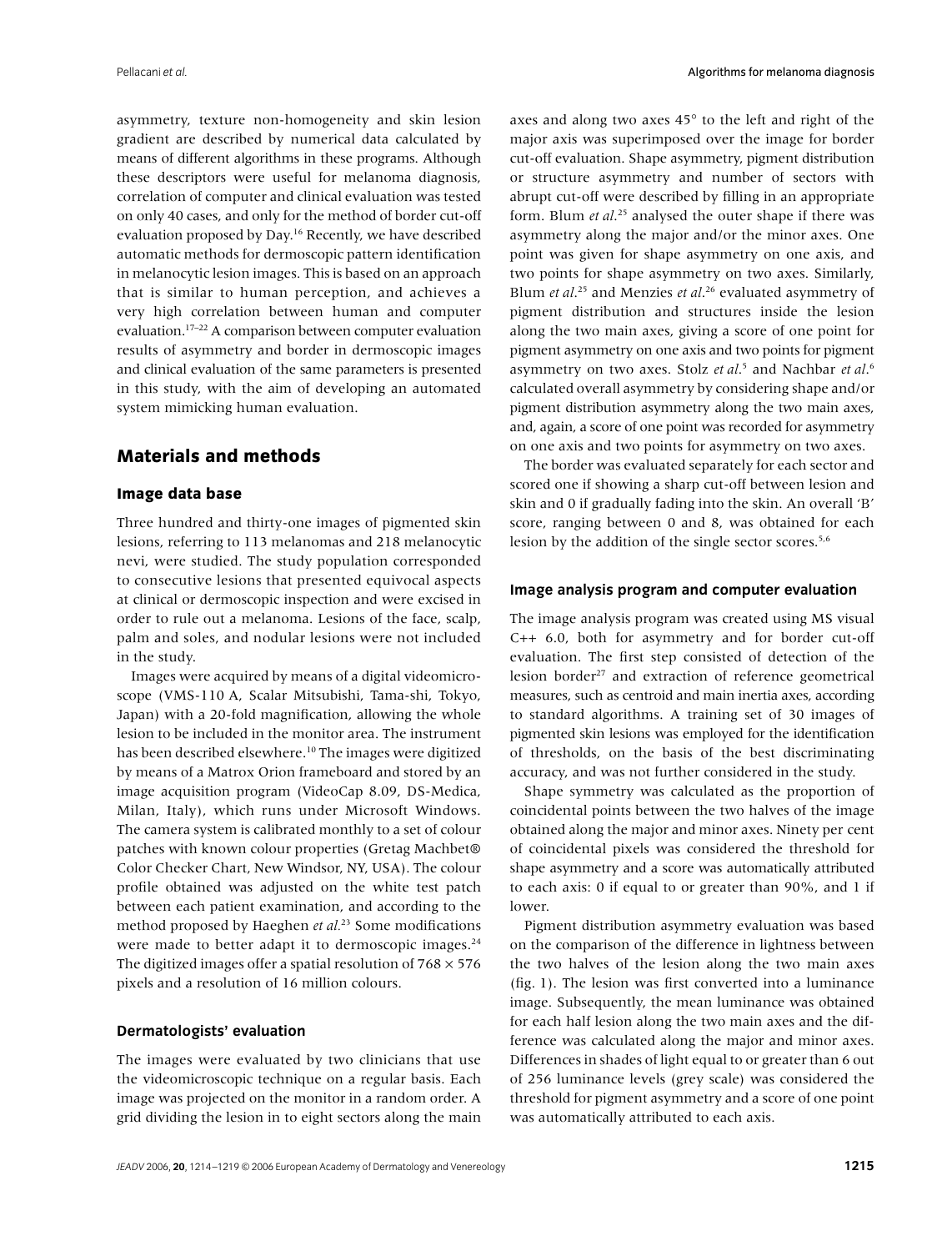

**fig. 1** Image analysis of the pigment distribution asymmetry in a melanoma: (a) ×20 magnified image with highlighted border contour and the major and minor axes. (b), (c), (d) and (e): greyscale transformation of the halves of the lesion along the major and minor axes, respectively, and, (f) and (g), the corresponding grey-level histograms (in red the histogram of the half (b) and (d); in blue the histogram of the half (c) and (e) and in purple, the overlapping points). In this case, the difference of the mean lightness between the halves gave a result  $< 6$  for the major axis (f), corresponding to a score of 0, and > 6 for the minor axis (g), corresponding to a score of 1, resulting in a total pigment distribution asymmetry score of 1.

For the evaluation of the number of border segments with a sharp margin, the lesion was again divided into eight sectors along the main axis and along directions 45° to the left and right of the axis. The border gradient was calculated by obtaining values of the gradient of lightness, measured along a 30-pixel segment. These measurements were carried out in a normal direction, i.e. from the inside to the outside of the lesion.<sup>27</sup> Subsequently, mean slope values in each sector were calculated and a value ≥ 3 corresponded to an abrupt border (score  $= 1$ ), obtaining a score with values ranging from 0 and 8 for each lesion.

## **Statistics**

For statistical analysis the SPSS statistical package (release 10.0.06, 1999; SPSS Inc., Chicago, IL, USA) was used. As basic statistics, frequency of shape asymmetry, pigment distribution asymmetry, overall asymmetry and number of border cut-offs obtained by computer evaluation and by consensus between the two clinicians were calculated both for melanomas and for benign melanocytic lesions. Statistical analysis of border cut-off evaluations was also performed, and evaluations were divided into three subgroups, 0–2, 3–5 or 6–8 abrupt cut-offs. Differences between nevus and melanoma values were evaluated using the chi-square test of independence (Fisher's exact test was applied if any expected cell value in the  $2 \times 2$ table was less than 5). A *P*-value less than 0.05 was considered significant. To assess the validity of the criteria for the diagnosis of melanoma, odds ratio (OR) and 95% confidence interval (CI 95%) were calculated. OR was considered statistically significant if CI 95% did not include the unit. To evaluate the concordance between humans and computer, percentage of coincidental evaluations and Cohen's Kappa index for agreement

were calculated for each descriptor. Kappa values range between 1 and 0. A Kappa value of 1 indicates full agreement beyond chance, values greater than 0.7 are generally considered excellent, values less than 0.4 poor and values between 0.4 and 0.7 fair to good. A *P*-value of < 0.05 was considered significant.

## **Results**

Shape, pigment distribution and overall asymmetry along two axes were more frequently observed both by clinicians and the computer in melanomas than in nevi, with odds ratio values ranging from 6.199 to 42.381 (Table 1). No significant differences were observed by both clinicians and the computer for the number of abrupt border cut-offs between malignant and benign lesions.

There was a good concordance between humans and computer for the evaluation of shape asymmetry (coincidental evaluation =  $89.4\%$ ; K index = 0.686), pigment distribution asymmetry (coincidental evaluation = 74.9%; K index =  $0.446$ ) and overall asymmetry A (coincidental evaluation =  $68.3\%$ ; K index = 0.514). Furthermore, an excellent concordance was achieved for the determination of abrupt cut-offs, with an 89.5% coincidental evaluation (K index =  $0.778$ ). A good human– computer concordance was also obtained for evaluation of the overall number of segments with an abrupt border cut-off per lesion, corresponding to the 'B' parameter of the ABCD rule of dermoscopy (coincidental evaluation = 62.5%; K index =  $0.541$ ) (Table 2). Dividing into three subgroups, corresponding to lesions with 0–2, 3–5 or 6–8 abrupt cut-offs, an excellent concordance was obtained (coincidental evaluations = 87.9%; K index  $= 0.801$ .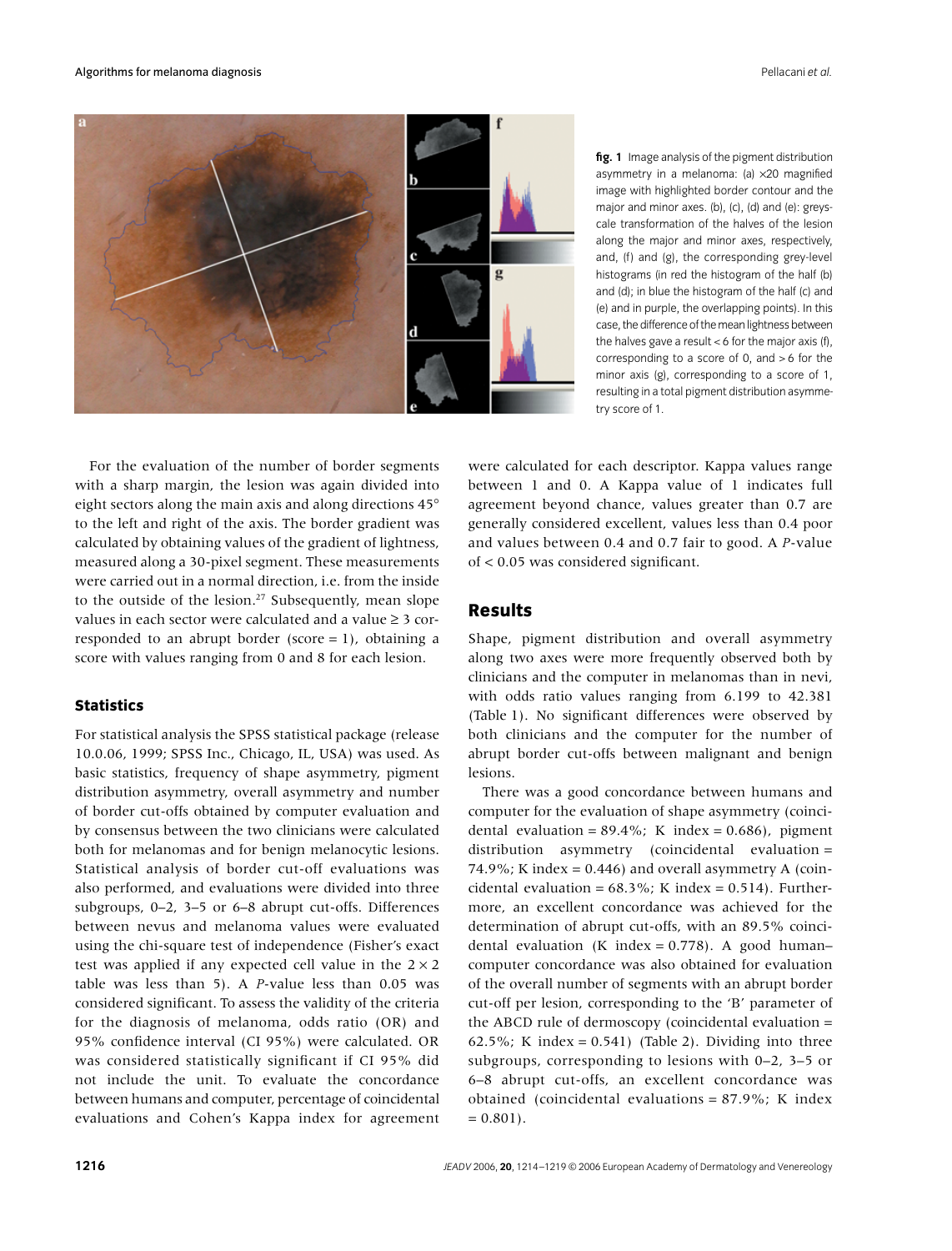**Table 1** Frequency of shape-, pigment distribution- and overall asymmetry scores and border scores according to human and computer evaluation of 331 melanocytic lesion images

|                | Human   |                  |                          | Computer |                  |           |  |  |  |
|----------------|---------|------------------|--------------------------|----------|------------------|-----------|--|--|--|
|                | Nevi    | <b>Melanomas</b> | OR                       | Nevi     | <b>Melanomas</b> | OR        |  |  |  |
| sA score       |         |                  |                          |          |                  |           |  |  |  |
| 0              | 182     | 51               | 0.163                    | 168      | 55               | 0.282     |  |  |  |
|                | (83.5%) | (45.1%)          |                          | (77.1%)  | (48.7%)          |           |  |  |  |
| $\mathbf{1}$   | 27      | 32               | 2.795                    | 39       | 30               |           |  |  |  |
|                | (12.4%) | (28.3%)          |                          | (17.9%)  | (26.5%)          |           |  |  |  |
| $\overline{2}$ | 9       | 30               | 8.394                    | 11       | 28               | 6.199     |  |  |  |
|                | (4.1%)  | (26.5%)          |                          | (5%)     | (24.8%)          |           |  |  |  |
| pA score       | Nevi    | <b>Melanomas</b> | OR                       | Nevi     | <b>Melanomas</b> | OR        |  |  |  |
| 0              | 153     | 13               | 0.055                    | 147      | 27               | 0.152     |  |  |  |
|                | (70.2%) | (11.5%)          |                          | (67.4%)  | (23.9%)          |           |  |  |  |
| $\mathbf{1}$   | 56      | 27               |                          | 59       | 48               | 1.990     |  |  |  |
|                | (25.7%) | (23.9%)          |                          | (27.1%)  | (42.5%)          |           |  |  |  |
| $\overline{c}$ | 9       | 73               | 42.381                   | 12       | 38               | 8.698     |  |  |  |
|                | (4.1%)  | (64.6%)          |                          | (5.5%)   | (33.6%)          |           |  |  |  |
| A score        | Nevi    | <b>Melanomas</b> | OR                       | Nevi     | Melanomas        | OR        |  |  |  |
| 0              | 134     | 10               | 0.061                    | 120      | 20               | 0.176     |  |  |  |
|                | (61.5%) | (8.8%)           |                          | (55%)    | (17.7%)          |           |  |  |  |
| $\mathbf{1}$   | 67      | 28               |                          | 72       | 32               |           |  |  |  |
|                | (30.7%) | (24.8%)          |                          | (33.0%)  | (28.3%)          |           |  |  |  |
| $\overline{c}$ | 17      | 75               | 23.336                   | 26       | 61               | 8.663     |  |  |  |
|                | (7.8%)  | (66.4%)          |                          | (11.9%)  | (54.0%)          |           |  |  |  |
| Total          | 218     | 113              |                          | 218      | 113              |           |  |  |  |
| <b>B</b> score | Nevi    | <b>Melanomas</b> | <b>OR</b>                | Nevi     | <b>Melanomas</b> | <b>OR</b> |  |  |  |
| $0 - 2$        | 122     | 50               | $\overline{\phantom{0}}$ | 118      | 58               |           |  |  |  |
|                | (56%)   | (44.2%)          |                          | (54.1%)  | (51.3%)          |           |  |  |  |
| $3 - 5$        | 39      | 29               |                          | 41       | 23               |           |  |  |  |
|                | (17.9%) | (25.7%)          |                          | (18.8%)  | (20.4%)          |           |  |  |  |
| $6 - 8$        | 57      | 34               |                          | 59       | 32               | -         |  |  |  |
|                | (26.1%) | (30.1%)          |                          | (27.1%)  | (28.3%)          |           |  |  |  |
| Total          | 218     | 113              |                          | 218      | 113              |           |  |  |  |

sA, shape asymmetry; pA, pigment distribution asymmetry; A, overall asymmetry; B, abrupt border cut-offs; OR, odds ratio.

## **Discussion**

Epiluminescence microscopy techniques improve diagnostic accuracy for melanoma when employed by experienced dermatologists.28 In fact, pattern analysis of dermoscopic images requires specific training, long experience and frequent use of the method. Moreover, in spite of a reference terminology29,30 recognition of characteristic patterns is influenced by unavoidable subjectivity and variability in the interpretation of dermoscopic images.<sup>31</sup> The ABCD rule for dermoscopy, first proposed by Stolz and Nachbar, significantly enhances diagnosis of melanocytic lesions in less experienced users<sup>32</sup> both by the simplicity in memorizing the features and by the efficacy in diagnosing melanomas. However, a poor interobserver reproducibility was observed during the consensus net meeting.29 Thus, an automated system reproducing the clinical evaluation

**Table 2** Comparison between human and computer evaluation of the number of abrupt border cut-offs (B) on 331 melanocytic lesion images

|       |              | Computer       |    |                |    |                |    |                |                |    |              |
|-------|--------------|----------------|----|----------------|----|----------------|----|----------------|----------------|----|--------------|
|       | B scores 0   |                | 1  | $\mathbf{2}$   | 3  | 4              | 5  | 6              | 7              | 8  | <b>Total</b> |
| Human | 0            | 94             | 3  | 2              | 3  |                | 1  |                |                |    | 105          |
|       | 1            | 22             | 12 | 5              |    | 2              |    | $\overline{2}$ |                |    | 43           |
|       | 2            | 9              | 5  | 10             | 1  |                |    | 3              |                |    | 28           |
|       | 3            | 2              |    | 1              | 12 | 3              | 1  |                |                |    | 19           |
|       | 4            | $\overline{2}$ |    | 1              | 4  | 14             | 4  | $\mathfrak{p}$ |                | 1  | 28           |
|       | 5            | 1              |    | $\overline{2}$ |    | 6              | 6  | 1              | 1              |    | 17           |
|       | 6            |                |    |                | 1  | $\overline{2}$ | 3  | 4              | 4              | 2  | 16           |
|       | 7            |                |    |                |    |                | 3  | $\overline{2}$ | 11             | 5  | 21           |
|       | 8            |                |    |                |    |                | 1  | 5              | $\overline{2}$ | 44 | 54           |
|       | <b>Total</b> | 130            | 20 | 22             | 21 | 28             | 19 | 19             | 18             | 54 | 331          |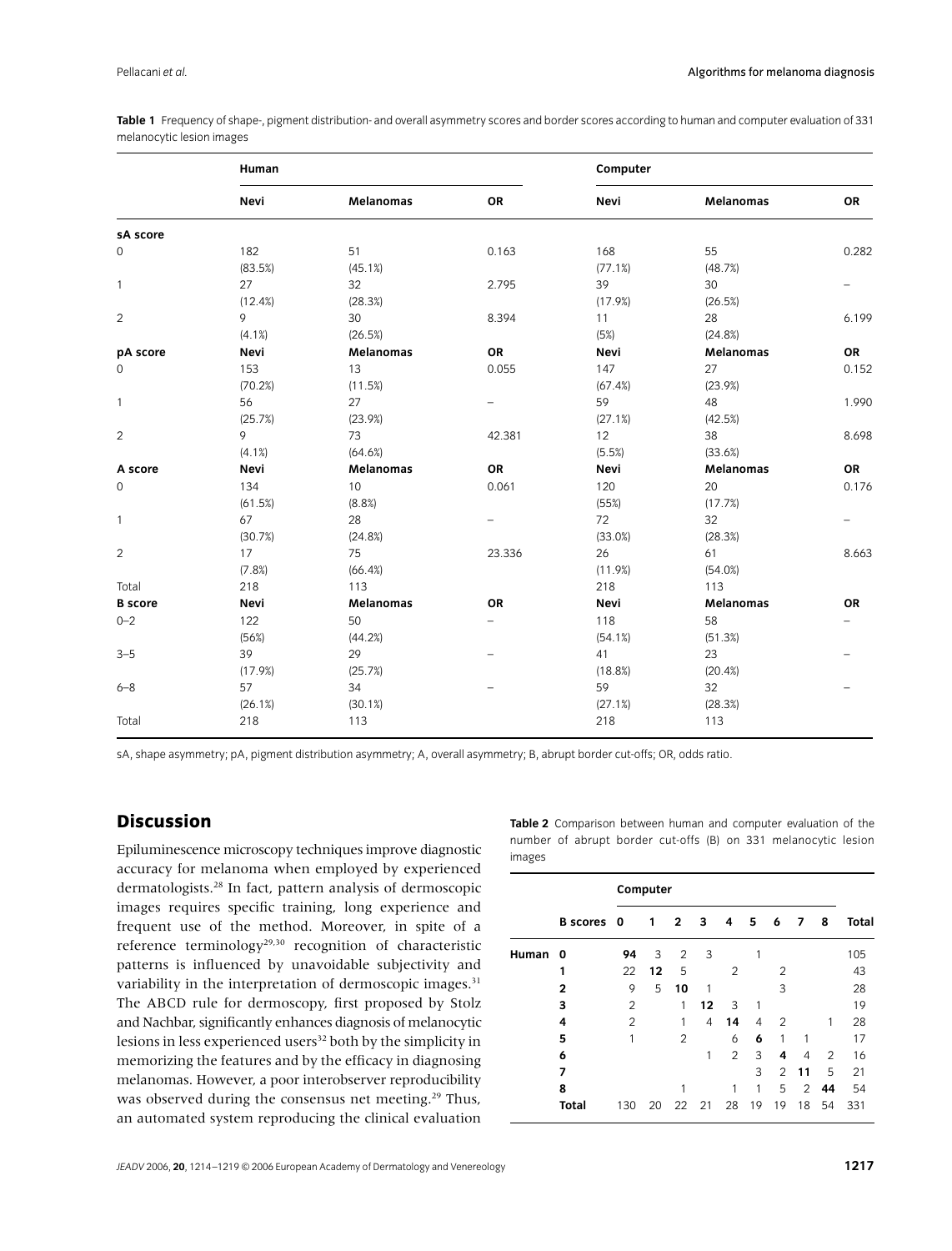could be useful for the training and diagnostic support of novices. A simplified version of the ABCD rule for dermoscopy was recently introduced by Blum *et al*. 25 Owing to the relevance of parameter 'A' in diagnostic judgement, they evaluated separately the asymmetry for outer shape and differential structures inside the lesion. As we considered this distinction of the 'A' criterion useful for both diagnostic and learning purposes, we evaluated the two aspects separately.

Human and computer concordance was good for shape asymmetry. From a mathematical point of view, calculation of the geometrical asymmetry is very simple, and the human concept, based on the comparison of two halves, can easily be reproduced. For melanoma diagnosis, the pigment distribution asymmetry along two axes appeared the most striking parameter for both clinician and the computer (Table 1). The human–computer concordance for pigment distribution asymmetry was lower than that observed for shape symmetry. In fact, our method evaluates only the difference in luminance values. Therefore, human and computer procedures are not directly comparable, as chromatic differences and pattern asymmetry are not taken into account. This methodological difference influences the OR values calculated by the computer and the clinician for pigment distribution asymmetry along two axes (8.698 and 42.381, respectively).

An excellent concordance for border cut-off evaluation was obtained by our method. As shown in Table 2, the computer 'B' score does not diverge greatly from the clinical one in the majority of cases. Only in two cases was a completely discordant evaluation made (human = 8, computer  $= 0$ ) due to tanning of the surrounding skin. However, in contrast with previous results, $5.6$  evaluation of the number of borders with an abrupt cut-off did not seem useful in distinguishing between benign and malignant lesions. This was probably because our cases were selected on the basis of clinical or dermoscopic equivocal aspects and because of the consequent exclusion of clearly benign lesions, usually characterized by shading borders.

Although selected thresholds for score attributions used in this study were applied to melanocytic lesions acquired with the same instrument and technique only, the method employed for evaluation of asymmetry and border cutoffs makes this system adaptable to images generated by different acquisition methods.

## **Acknowledgements**

This study was partially supported by MIUR (Ministero dell'Istruzione dell'Università e della Ricerca), grant number 2004063811.

The authors have no conflict of interest to disclose.

### **References**

- 1 Mayer J. Systematic review of the diagnostic accuracy of dermatoscopy in detecting malignant melanoma. *Med J Aust* 1997; **167**: 206–210.
- 2 Bufounta ML, Beauchet A, Aegerter P, Saiag P. Is dermoscopy (epiluminescence microscopy) useful for the diagnosis of melanoma? *Arch Dermatol* 2001; **137**: 1343– 1350.
- 3 Kittler H, Pehamberger H, Wolff K, Binder M. Diagnostic accuracy of dermoscopy. *Lancet Oncol* 2002; **3**: 159–165.
- 4 Pehamberger H, Steiner A, Wolff K. In vivo epiluminescence microscopy of pigmented skin lesions. I. Pattern analysis of pigmented skin lesions. *J Am Acad Dermatol* 1987; **17**: 571–583.
- 5 Stolz W, Riemann A, Cognetta AB *et al.* ABCD rule of dermoscopy: a new practical method for early recognition of malignant melanoma. *Eur J Dermatol* 1994; **4**: 521–527.
- 6 Nachbar F, Stolz W, Merkle T *et al.* The ABCD rule of dermatoscopy. *J Am Acad Dermatol* 1994; **30**: 551–559.
- 7 Green AC, Martin NG, Pfitzner J, O'Rourke M, Knight N. Computer image analysis in the diagnosis of melanoma. *J Am Acad Dermatol* 1994; **31**: 958–964.
- 8 Hall PN, Claridge E, Morris Smith JD. Computer screening for early detection of melanoma. Is there a future? *Br J Dermatol* 1995; **132**: 325–338.
- 9 Gutkowicz-Krusin D, Elbaum M, Szwaykowski P, Kopf AW. Can early malignant melanoma be differentiated from atypical melanocytic nevus by in vivo techniques? Part II. Automatic machine vision classification. *Skin Res Technol* 1997; **3**: 15–22.
- 10 Seidenari S, Pellacani G, Pepe P. Digital videomicroscopy improves diagnostic accuracy for melanoma. *J Am Acad Dermatol* 1998; **39**: 175–181.
- 11 Binder M, Kittler H, Seeber A *et al.* Epiluminescence microscopy-based classification of pigmented skin lesions using computerized image analysis and an artificial neural network. *Melanoma Res* 1998; **8**: 261–266.
- 12 Seidenari S, Pellacani G, Giannetti A. Digital videomicroscopy and image analysis with automatic classification for detection of thin melanomas. *Melanoma Res* 1999; **9**: 163–171.
- 13 Andreassi L, Perotti R, Rubegni P *et al.* Digital dermoscopy analysis for the differentiation of atypical nevi and early melanoma. *Arch Dermatol* 1999; **135**: 1459–1465.
- 14 Pellacani G, Martini M, Seidenari S. Digital videomicroscopy with image analysis and automatic classification as an aid for diagnosis of Spitz nevus. *Skin Res Technol* 1999; **5**: 266–272.
- 15 Ganster H, Pinz A, Rohrer R *et al.* Automated melanoma recognition. *IEEE Trans Med Imaging* 2001; **20**: 233–239.
- 16 Day GR. How blurry is that border? An investigation into algorithmic reproduction of skin lesion border cut-off. *Computerized Med Imaging Graphics* 2000; **24**: 69–72.
- 17 Seidenari S, Pellacani G, Grana C. Computer description of colours in dermoscopic melanocytic lesion images